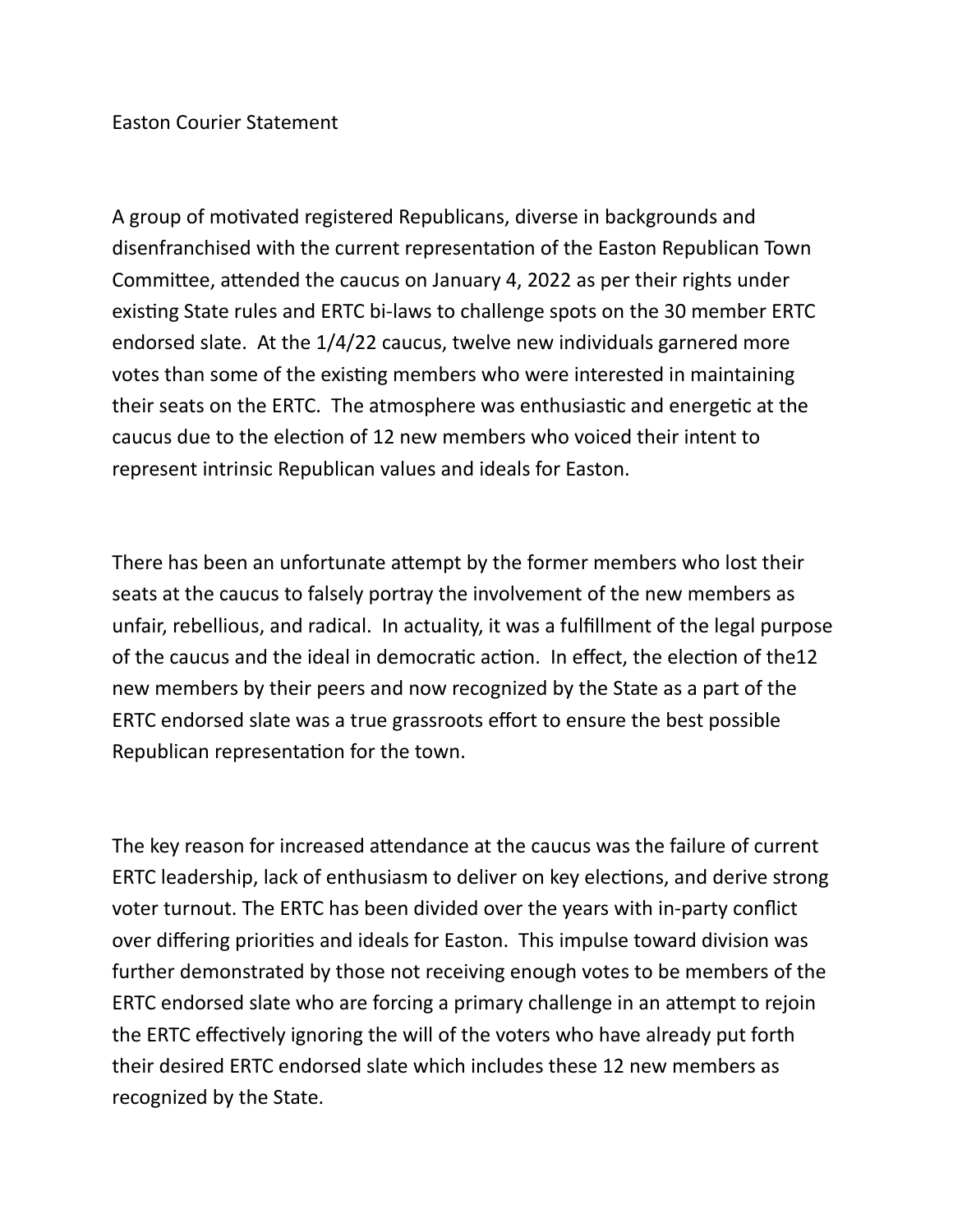Historically, Easton was a predominantly Republican town with twice as many registered Republicans as Democrats. As that demographic has shifted toward a more even balance with Democrats, the ERCT under its former iteration did not rise to the challenge to promote its candidates, ideology, and Republican priorities. Motivation that led to the election of the 12 new members was driven by the following consideration factors under the former ERTC leadership:

Defeated by the Democrats in two consecutive elections for First Selectman.

Defeated by the Democrats in two consecutive elections for State Representative.

A shift in the Board of Finance leadership to the Democrats.

Lack of enthusiasm, creative ideas or effort for increasing Easton Republican registration and voter turnout.

Nonresponsive to state zoning challenges that threaten local control.

Nonresponsive to a state movement to identify Easton as a racist community.

Support for regionalization.

A compromised P&Z commission that takes its cues from MetroCOG rather than the people of Easton.

The newly elected members represent a diverse group of Easton Republicans who are dissatisfied with the current ERTC leadership and the direction of the party under its former control. The new individuals represent a broad spectrum of Republicanism and who are committed to inclusive leadership that will represent and work with all Easton registered Republicans.